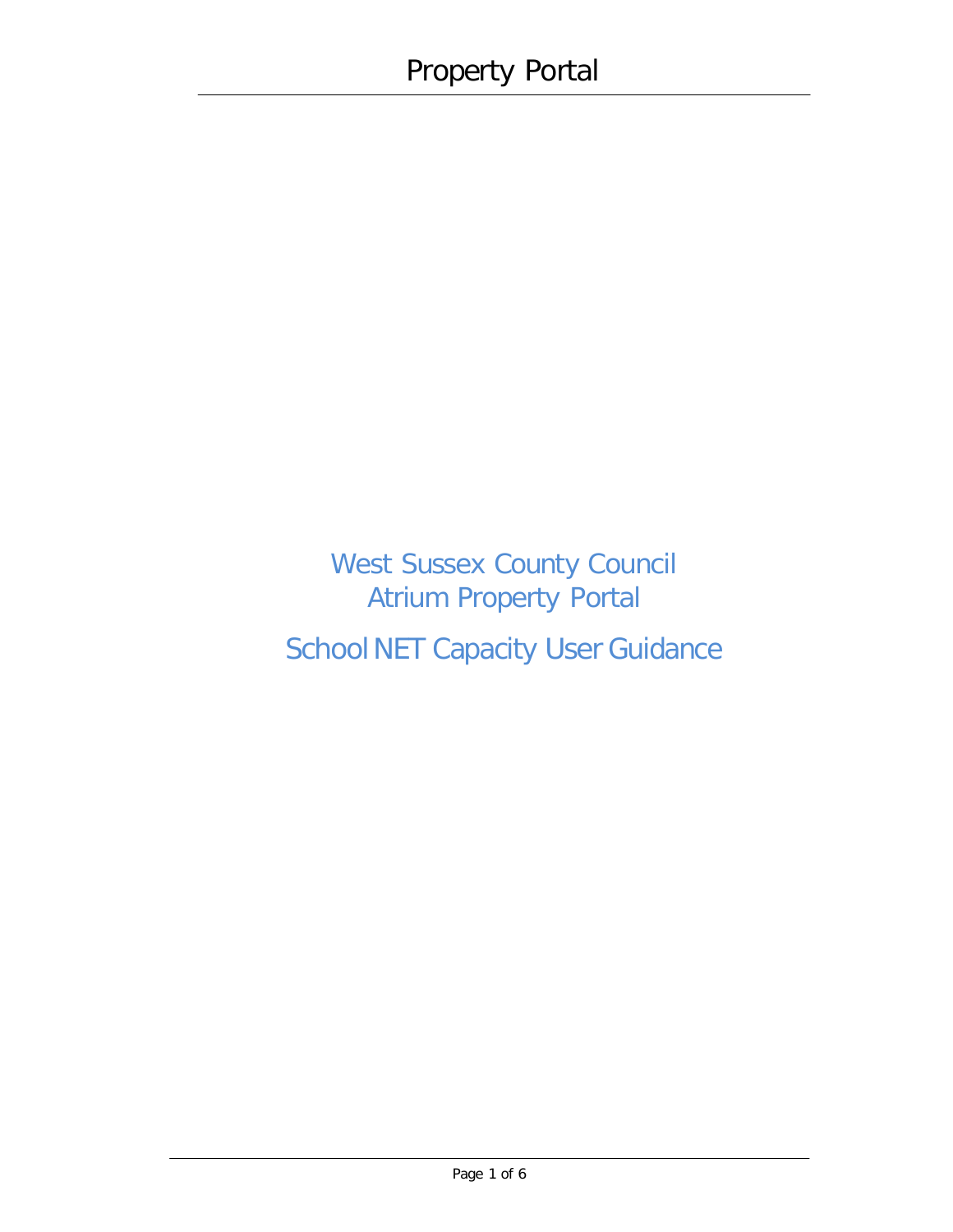### 1 School NET Capacity User Guidance

This document details the various tasks required to view and process your NET capacity data via a secure website. Each Head teacher will need to respond to [net.capacity@westsussex.gov.uk](mailto:net.capacity@westsussex.gov.uk) in order to receive their login details to the Portal, it is essential you use an individual email address to reply with, e.g. [jbloggs@wsgfl.org.uk](mailto:jbloggs@wsgfl.org.uk) or [head@sussexschool.co.uk.](mailto:head@sussexschool.co.uk) Once you have received your login details, the guidance below can be followed. **Please Note:** It is at the Head teacher's discretion to share their login details to a designated person needing access to the Portal.

Portal viewing requirements - Java version 1.5 or later. Require an update or unsure, then please hold Ctrl & click on the icon



Please be aware that the screen prints below are for quidance purposes only and may not represent the finished website design.

#### 2 Sign on

Welcome Page – The Portal link is below: <http://buildings.westsussex.gov.uk/PropertyPortal/faces/index.jspx>



Before signing in there are quick internet links available, on the right hand-side.

To perform these tasks you will need to log on using your Portal User ID and Password. (Emailed to the Head teacher)

(**Note:** the Username and password is upper-case with no spaces).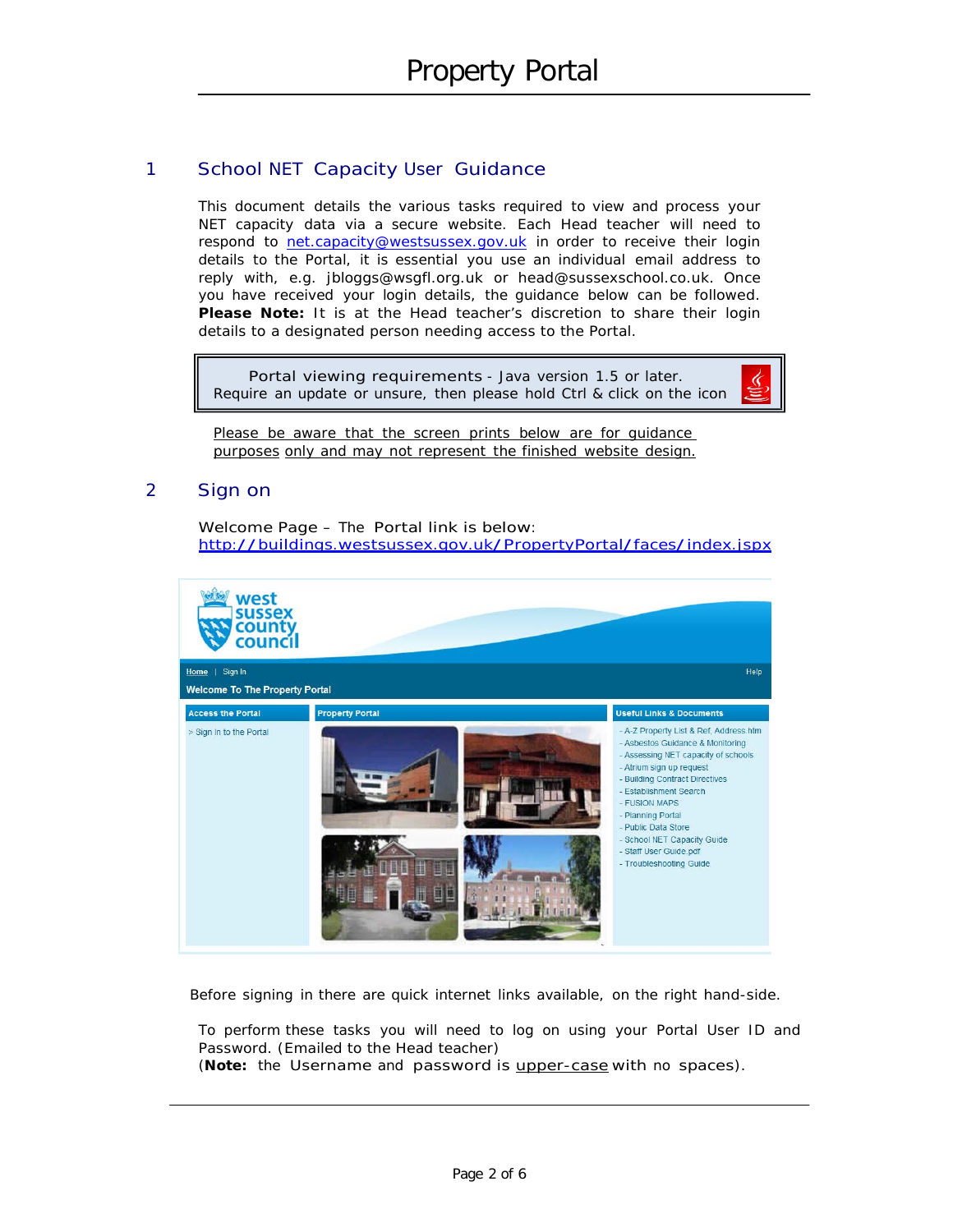#### 2.1 Username and Password changes / resets

If you require a username or password change or reset please email [net.capacity@westsussex.gov.uk](mailto:net.capacity@westsussex.gov.uk)



### 3.0 User Home page

The user homepage will provide you with School details this will include the essential items for completing and returning your Net capacity feedback.

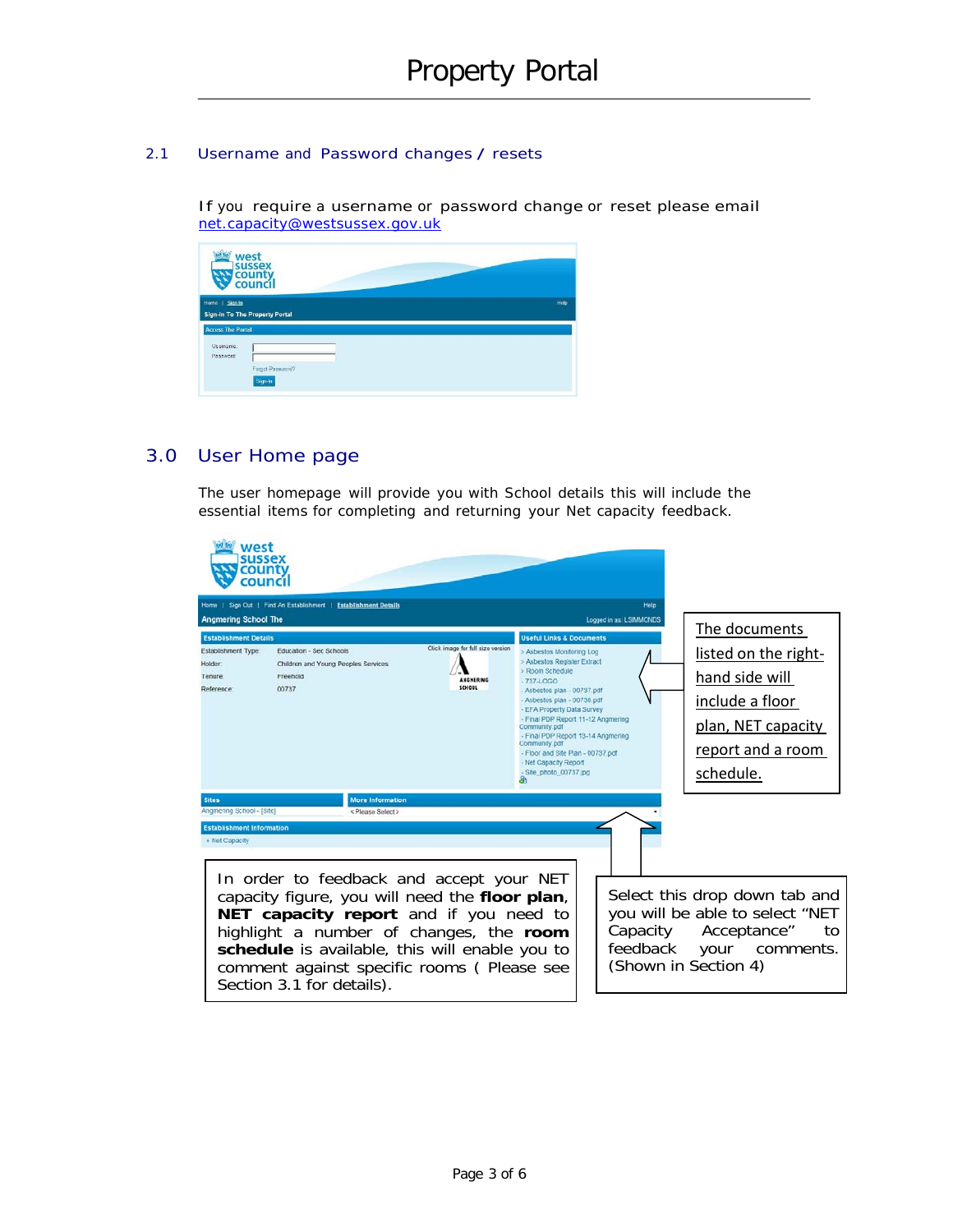### 3.1 Using the Room Schedule

To obtain the **room schedule** please click on "Room schedule" on the right-hand side.

(A tab will appear that opens up Oracle-based software)

In the Actions menu, shown below (top left-hand side), click "**Export**"

|                                                |                                                                                                                                                 | Preferences Exit Help                                                                     |
|------------------------------------------------|-------------------------------------------------------------------------------------------------------------------------------------------------|-------------------------------------------------------------------------------------------|
| Connect > Workbooks >                          |                                                                                                                                                 | Connected to ATRIUMproperty                                                               |
|                                                | Establishment Room Schedule - Room Schedule                                                                                                     |                                                                                           |
| Last run Thursday 09 October 2014 11:53:50 BST |                                                                                                                                                 |                                                                                           |
| <b>Actions</b>                                 | Room Schedule - 09-OCT-14                                                                                                                       |                                                                                           |
| Rerun query<br>Save as                         | <b>V</b> Parameters                                                                                                                             |                                                                                           |
| Revert to saved                                | Select values for the following parameters.<br>* Indicates required field                                                                       |                                                                                           |
| Printable page<br>Export                       | * Establishment ID '361'                                                                                                                        |                                                                                           |
| Send as email<br>Worksheet options             | GQ                                                                                                                                              |                                                                                           |
|                                                |                                                                                                                                                 |                                                                                           |
| <b>Worksheets</b>                              | <b>▼ Table</b>                                                                                                                                  |                                                                                           |
| <b>Room Schedule</b>                           | Tools Layout Format Stoplight Sort Rows and Columns                                                                                             |                                                                                           |
|                                                |                                                                                                                                                 |                                                                                           |
|                                                |                                                                                                                                                 | <b>ORACLE</b> Discoverer Viewer<br><b>Business Intelligence</b>                           |
|                                                | Choose the Microsoft Excel Workbook option under export                                                                                         | Connect > Workbooks > Establishment Room Schedule                                         |
|                                                |                                                                                                                                                 | Choose export type                                                                        |
|                                                | Type (as shown on the right here)                                                                                                               | Use the drop-down list to specify the export file format.                                 |
|                                                |                                                                                                                                                 | CSV (Comma delimited) (*.csv)                                                             |
|                                                |                                                                                                                                                 | CSV (Comma delimited) (*.csv)<br>DIF (Data Interchange Format) (*.dif)                    |
|                                                |                                                                                                                                                 | Formatted Text (Space delimited) (*.prn)<br>GIF Image (*.gif)                             |
|                                                |                                                                                                                                                 | Hyper-Text Markup Language (archived) (*.zip)                                             |
|                                                |                                                                                                                                                 | Oracle Reports XML (*.xml)<br>PNG Image (* png)<br>Portable Document Format (PDF) (* pdf) |
|                                                |                                                                                                                                                 | SYLK (Symbolic Link) (*.slk)                                                              |
|                                                |                                                                                                                                                 | Text (Tab delimited) (.txt)<br>Web Query for Microsoft Excel 2000+ (*.iqy)                |
|                                                |                                                                                                                                                 | WKS (Lotus 1-2-3) (*.wks)                                                                 |
|                                                | Click the Export button on the right-hand side                                                                                                  |                                                                                           |
|                                                |                                                                                                                                                 |                                                                                           |
|                                                |                                                                                                                                                 |                                                                                           |
|                                                | CJI-LACLE DISCOVERE VIEWET<br><b>Business Intelligence</b>                                                                                      | Preferences Exit Help                                                                     |
|                                                | Connect > Workbooks > Establishment Room Schedule - Room Schedule >                                                                             | Connected to ATRIUMproperty                                                               |
|                                                | Choose export type                                                                                                                              |                                                                                           |
|                                                | Use the drop-down list to specify the export file format.                                                                                       | Cancel Export                                                                             |
|                                                | CSV (Comma delimited) (*.csv)                                                                                                                   |                                                                                           |
|                                                |                                                                                                                                                 | Cancel Export                                                                             |
|                                                | Preferences   Exit   Help<br>Copyright (c)2000, 2005 Oracle Corporation. All rights reserved.<br>About CracleBI Discoverer Version 10.1.2.55.26 |                                                                                           |
|                                                | Oracle Technology Network                                                                                                                       |                                                                                           |
|                                                |                                                                                                                                                 |                                                                                           |
|                                                |                                                                                                                                                 |                                                                                           |
|                                                | Click "Click to view or save" and open the file.                                                                                                | Click Open, when                                                                          |
|                                                | ORACLE Discoverer Viewer                                                                                                                        | this tab below                                                                            |
|                                                | <b>Business Intelligence</b>                                                                                                                    |                                                                                           |
|                                                | Connect > Workbooks > Establishment Room Schedule - Room Schedule >                                                                             | appears.                                                                                  |
|                                                | <b>Export Ready</b>                                                                                                                             |                                                                                           |
|                                                | The export you requested is ready. Please click the button below to open/                                                                       | ted document to view or save it.                                                          |
|                                                |                                                                                                                                                 |                                                                                           |
|                                                | Click to view or save                                                                                                                           |                                                                                           |
|                                                | Return to worksheet                                                                                                                             | File Dow                                                                                  |
|                                                |                                                                                                                                                 | Do you want<br>Preferences   Exit   Help                                                  |
|                                                | Copyright (c)2000, 2005 Oracle Corporation. All rights reserved.<br>Hout OracleBI Discoverer Version 10.1.2.55.26                               | Name<br>9                                                                                 |
|                                                | <b>Dracle Technology Network</b>                                                                                                                | Type:<br>17-2003 Warksheet<br>Free C<br><b>APERNMENT GOV.UK</b>                           |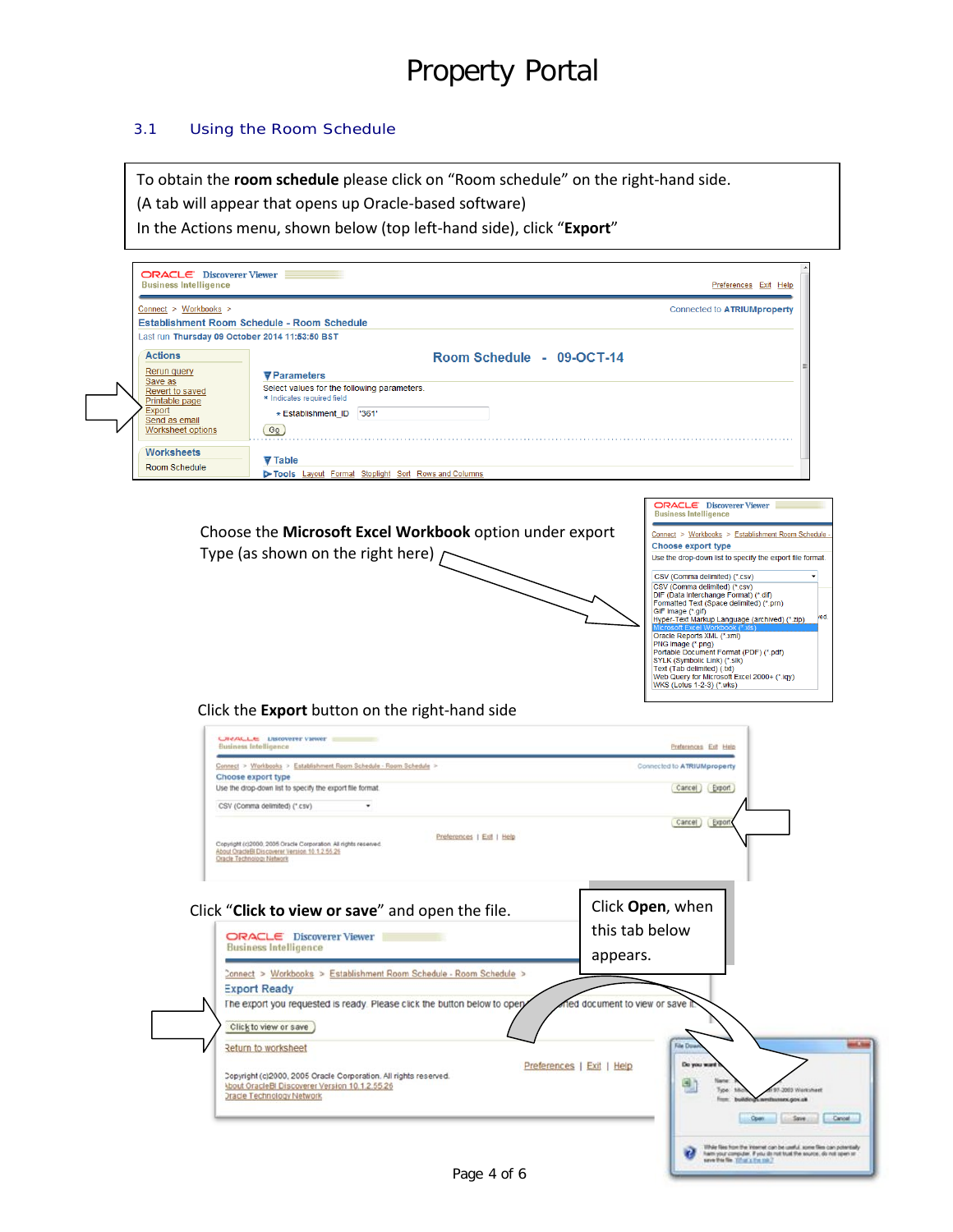# Property Portal

Once you've clicked on "**Click to view or save**" the Room schedule will then appear on the spreadsheet and you will need to expand Columns A-E to view the data.

| Paste | % Cut<br>$+11$ $+$ A $A$<br>Verdana<br>La Copy *<br>用。                    | 39.7      | Wrap Text      | General              | Conditional Format<br>Cell       | ÷<br>Insert | Delete Format | Σ AutoSum -<br>$FIII +$ | Sort & Find &     |
|-------|---------------------------------------------------------------------------|-----------|----------------|----------------------|----------------------------------|-------------|---------------|-------------------------|-------------------|
|       | $B$ $I$ $U$ $*$<br>ीत<br>А<br>Format Painter                              |           | Merge & Center | $49 - 9/6$<br>$-2.3$ | Formatting - as Table - Styles - |             |               | 2 Clear -               | Filter - Select - |
|       | Font<br>Clipboard<br>$\alpha$<br>$\sqrt{2}$                               | Alignment |                | Number               | Styles                           | Cells       |               | Editing                 |                   |
|       | F <sub>10</sub><br>$f_k$<br>$+$ (iii)                                     |           |                |                      |                                  |             |               |                         |                   |
|       | B<br>C<br>D<br>$\Lambda$                                                  | E         | G              | H                    |                                  | K           |               | M                       |                   |
|       | bom Schedule - 09-OCT-14                                                  |           |                |                      |                                  |             |               |                         |                   |
|       |                                                                           |           |                |                      |                                  |             |               |                         |                   |
|       | Establishme Establishments Name: Angmering School The                     |           |                |                      |                                  |             |               |                         |                   |
|       |                                                                           |           |                |                      |                                  |             |               |                         |                   |
|       | Block Title Location Re Location Na Location Cli Location Floor Area (m2) |           |                |                      |                                  |             |               |                         |                   |
| 6     | 1 Staff and A Staff and a<br>Angmering                                    | 28.48     |                |                      |                                  |             |               |                         |                   |
|       | Angmering 001A<br>Classroom General Tea                                   | 57.73     |                |                      |                                  |             |               |                         |                   |
| 8     | 2 Classroom General Tea<br>Angmering                                      | 50.72     |                |                      |                                  |             |               |                         |                   |
| 9     | 3 Staff and A Staff and a<br>Angmering                                    | 19.6      |                |                      |                                  |             |               |                         |                   |
| 10    | Ancillary / CAncillary/cir<br>Angmering 003A                              | 3.07      |                |                      |                                  |             |               |                         |                   |
| 11    | 4 Classroom General Tea<br>Angmering                                      | 50.26     |                |                      |                                  |             |               |                         |                   |
| 12    | 5 Classroom General Tea<br>Angmering                                      | 48.15     |                |                      |                                  |             |               |                         |                   |
|       | 7 Pupil Chang Pupil changi<br>Angmering                                   | 10.5      |                |                      |                                  |             |               |                         |                   |
| 14    | 8 IT<br>Angmering<br>П                                                    | 24.98     |                |                      |                                  |             |               |                         |                   |
| 15    | 9 Ancillary / CAncillary/cir<br>Angmering                                 | 25.36     |                |                      |                                  |             |               |                         |                   |
| 16    | Ancillary / CAncillary/cir<br>Angmering 009A                              | 20.76     |                |                      |                                  |             |               |                         |                   |
|       | Ancillary / CAncillary/cir<br>Angmering 009B                              | 30.41     |                |                      |                                  |             |               |                         |                   |
| 18    | 10 Classroom General Tea<br>Angmering                                     | 51.28     |                |                      |                                  |             |               |                         |                   |
| 19    | 11 Pupil Chang Pupil changi<br>Angmering                                  | 1.49      |                |                      |                                  |             |               |                         |                   |
| 20    | 13 Ancillary / CAncillary/cir<br>Angmering                                | 3.24      |                |                      |                                  |             |               |                         |                   |
| 21    | <b>Teaching St Teaching st</b><br>Angmering 013A                          | 2.82      |                |                      |                                  |             |               |                         |                   |
| 22    | 14 Classroom General Tea<br>Angmering                                     | 49.24     |                |                      |                                  |             |               |                         |                   |
| 23    | 15 Classroom General Tea<br>Angmering                                     | 44.78     |                |                      |                                  |             |               |                         |                   |
| 24    | 16 Classroom General Tea<br>Angmering                                     | 63.17     |                |                      |                                  |             |               |                         |                   |
| 25    | 17 Classroom General Tea<br>Angmering                                     | 63.17     |                |                      |                                  |             |               |                         |                   |
| 26    | 18 Staff and A Staff and a<br>Angmering                                   | 53.41     |                |                      |                                  |             |               |                         |                   |

You can expand the columns manually or by clicking on Column A, then hold down the **shift** key and click on column E. Once they're all highlighted right-click on the selection and choose "**column width**" You can then enter a new width of 20 and click enter.

If you add a title of Comments in column 5, as presented below, you can then enter your NET capacity comments against each specific room in Column F. (Please note that the room numbers are all related to the floor plans)

Once you are happy with the comments, save the file somewhere that's easy to find as you w ill need to upload it in to the system in the next step.

Please save the file in the following format **5 digit property ref\_Room schedule feedback\_YEAR** *00123\_Room Schedule feedback\_2014.xls*



r and Si Capacity Rep oto 00737.jpg

This is the numbers part of your password OR this is the reference number on your floor plan

> To upload your spreadsheet with the NET capacity comments, Click on the green plus icon shown on the right.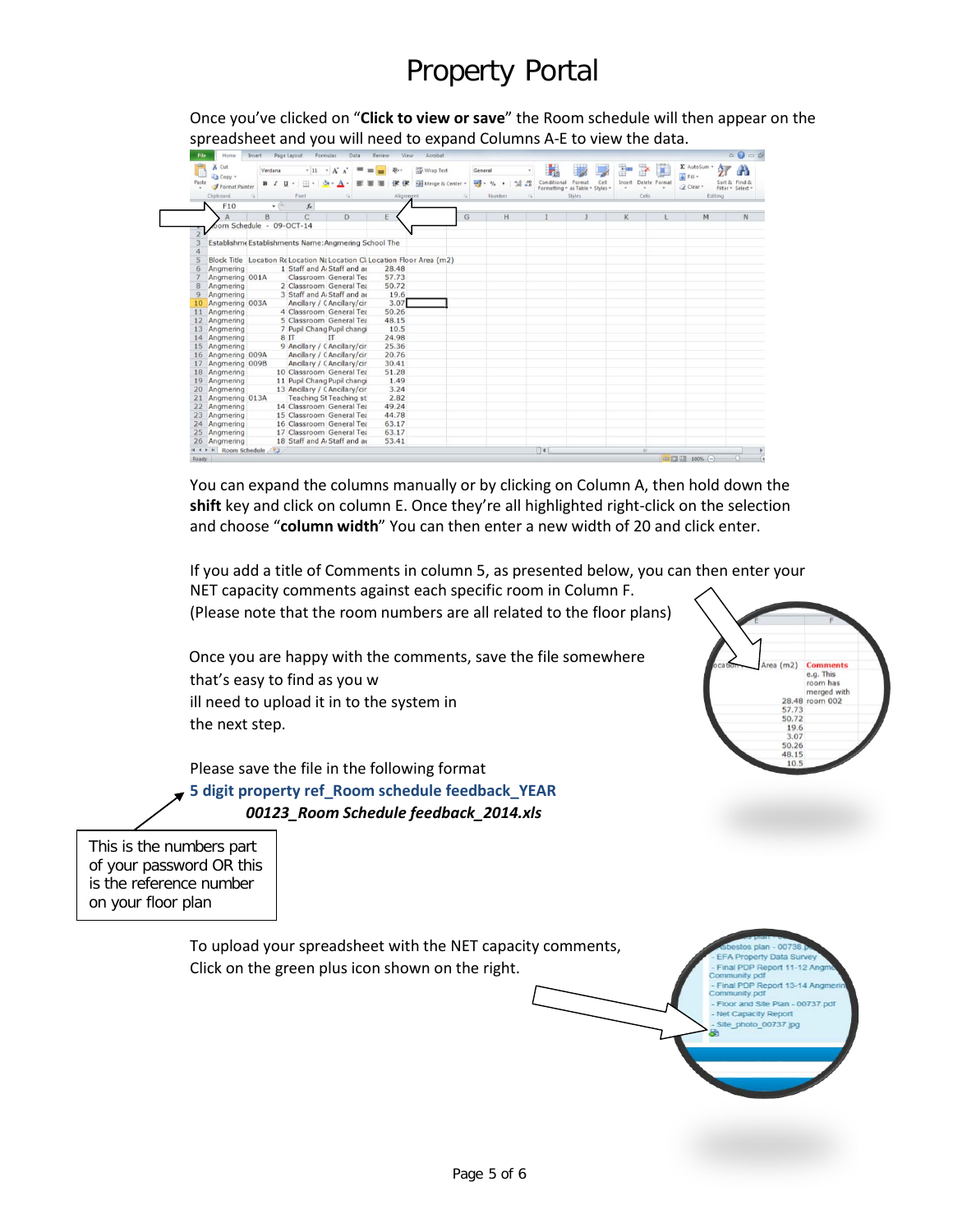# Property Portal

To upload a document, please select "*Microsoft Excel*" as the Application & "*Room use feedback*" as the Type. Ensure Make private & Confidential are left un-ticked.

Click **Browse** and navigate to your file & finally… click the "**Upload File**" button. It will then inform you that you have successfully loaded your file and you can close the window.

| <b>Upload file</b> |                                |        |
|--------------------|--------------------------------|--------|
|                    | Application: Microsoft Excel - |        |
|                    | Type: Room use feedback        |        |
| Make Private: n    |                                |        |
| Confidential:      | $\Box$                         |        |
| File:              |                                | Browse |
| <b>Upload File</b> |                                |        |
|                    |                                |        |
|                    |                                |        |
|                    |                                |        |
|                    |                                |        |
|                    |                                |        |
|                    |                                |        |
|                    |                                |        |
|                    |                                |        |

### 4 NET Capacity Report Acceptance

|                                   | http://buildings.westsussex.gov.uk/?_afPfm=1&_t=fred&_vir=/app/gqsU IIIIX ed by WSCC |                                    |                                   |                     |                                                                                         |
|-----------------------------------|--------------------------------------------------------------------------------------|------------------------------------|-----------------------------------|---------------------|-----------------------------------------------------------------------------------------|
|                                   |                                                                                      |                                    | tyPortal/faces/app/estSearch.jspx |                     | V X Live Search                                                                         |
| Save Save As New Cancel           |                                                                                      |                                    |                                   |                     |                                                                                         |
| Updating: Net Capacity Acceptance |                                                                                      |                                    |                                   |                     | $\bigcap_{i=1}^n \cdot \bigcap_{i=1}^n \cdot \bigcap_{i=1}^n \cdot \bigcap_{i=1}^n P_i$ |
| User                              |                                                                                      |                                    |                                   |                     |                                                                                         |
| Email Confirmation                |                                                                                      | $\Delta$                           |                                   |                     |                                                                                         |
| Assessment Date                   | 扁                                                                                    |                                    |                                   |                     |                                                                                         |
| Accept Assessment?                | <please select=""></please>                                                          |                                    | tablishment Details               |                     |                                                                                         |
|                                   |                                                                                      | $\left\vert \mathbb{A}\right\vert$ |                                   |                     | Logged                                                                                  |
| Assessment Comment                |                                                                                      | $\mathbf{v}$                       |                                   |                     | <b>Useful Links &amp; Documents</b>                                                     |
|                                   |                                                                                      |                                    | ples Services<br>lipment          | ANGNERING<br>SCHOOL | $-737 - Logo$<br>- Floor And Site Plan - 00737<br>- Net Capacity Report                 |
|                                   |                                                                                      |                                    | <b>More Information</b>           |                     |                                                                                         |
|                                   |                                                                                      |                                    | Net Capacity Acceptance           |                     |                                                                                         |
|                                   |                                                                                      |                                    | $<$ Update $>$<br>User            |                     |                                                                                         |
|                                   |                                                                                      |                                    | Email Confirmation                |                     |                                                                                         |
|                                   |                                                                                      |                                    | Assessment Date                   |                     |                                                                                         |
| <b>Done</b>                       | <b>Trusted sites</b>                                                                 | $+100%$ .                          | Accept Assessment?                |                     |                                                                                         |
|                                   |                                                                                      |                                    | Assessment Comment                |                     |                                                                                         |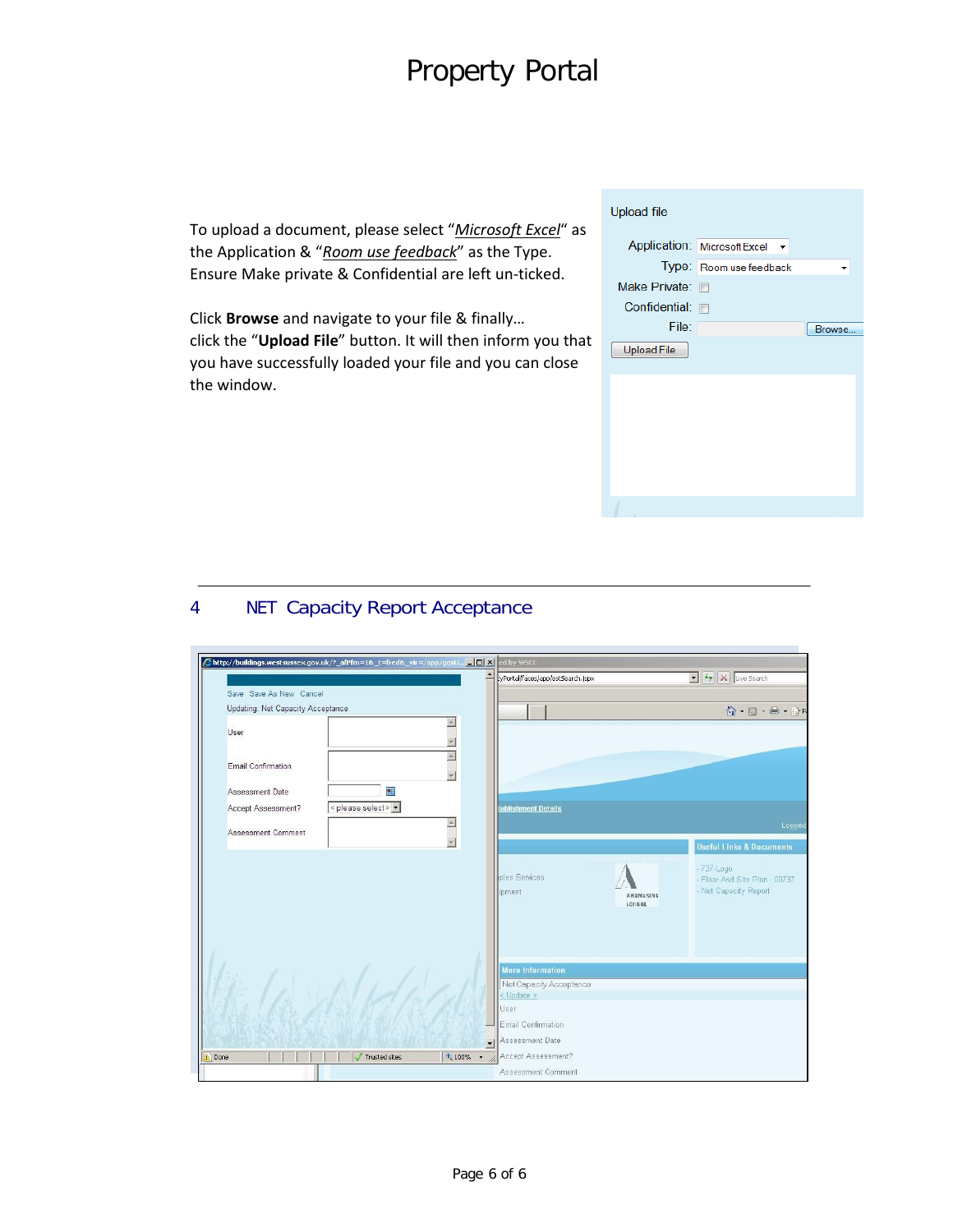## Property Portal

The User box is to enter in the Head teacher's name.

The Email Confirmation is to enter the email address the user would like to be contacted on.

Assessment Date is the date in which the user responds, the calendar icon can be clicked on to select this date.

Accept Assessment? Yes or No

Accept Assessment?



Assessment Comments Any comments which will describe the changes to the alterations required on the Net capacity Report and Floor plan. E.g. Room 016 is now a Library, An extension has been added near room 112, and the architect is JB Architects Ltd. (Please note, there is space for 100 characters). **Please note** that if you're using the feedback spreadhseet please make a note in here that you have done so.

When complete please click "**Save As New**" and you will create a new response.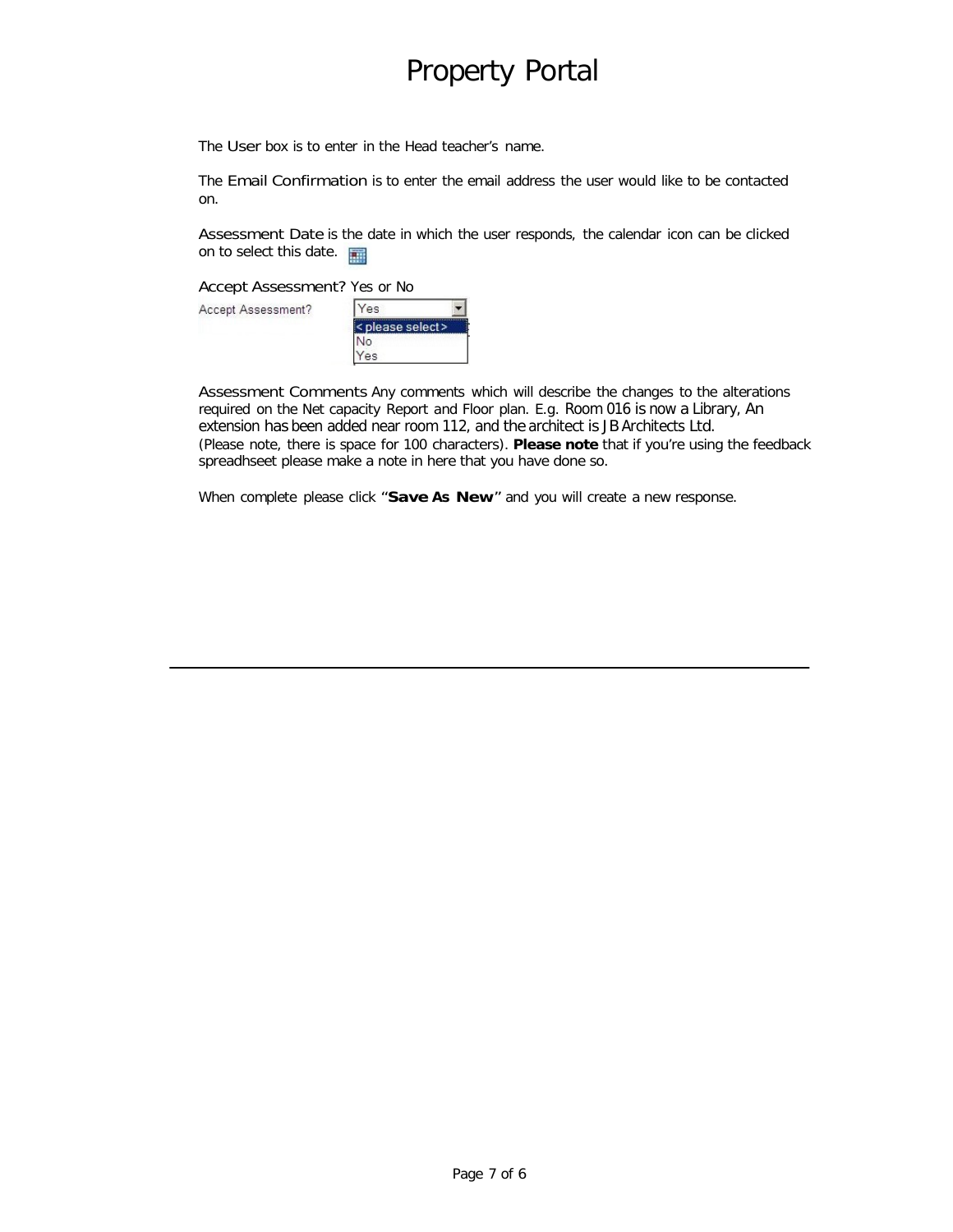